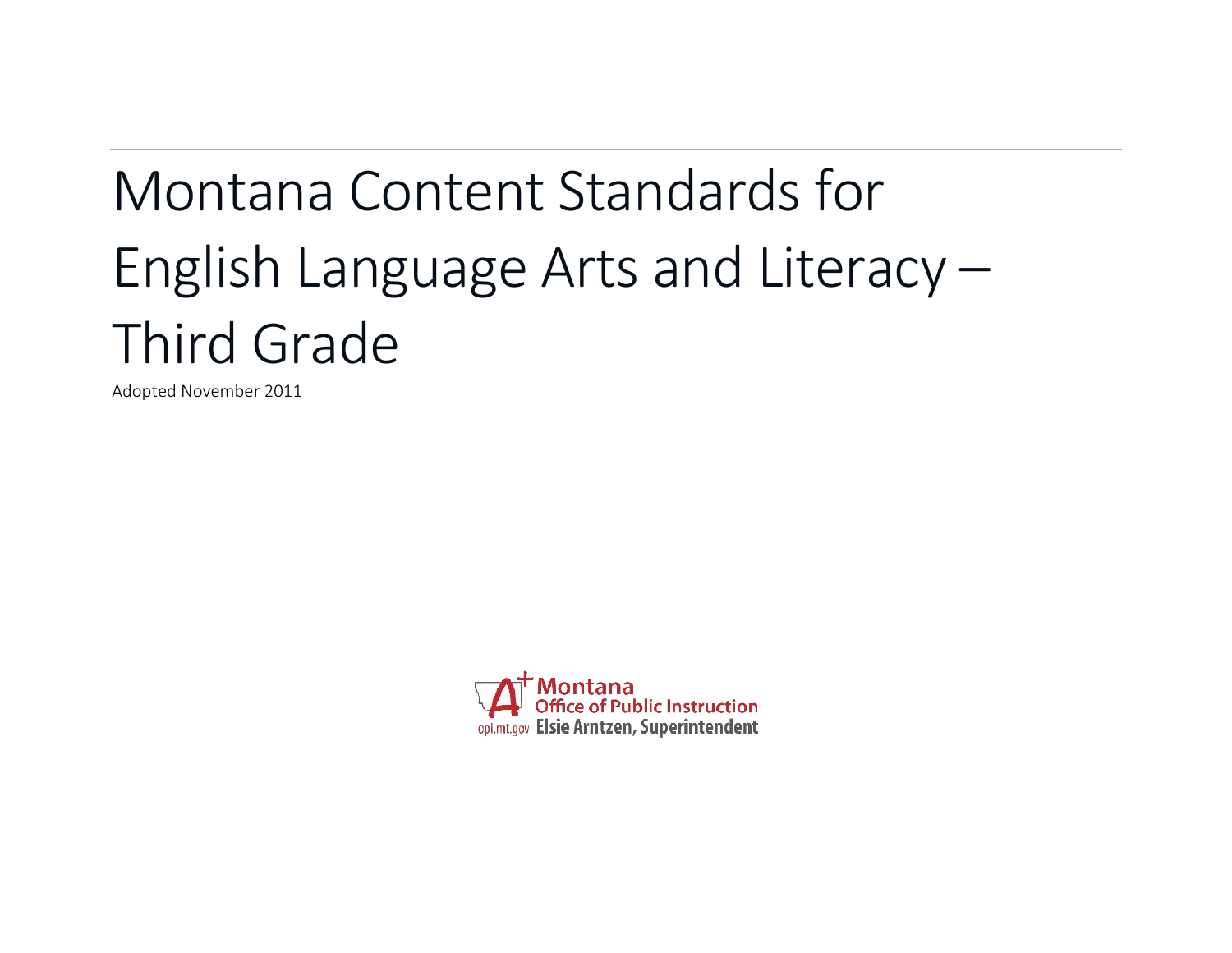# Contents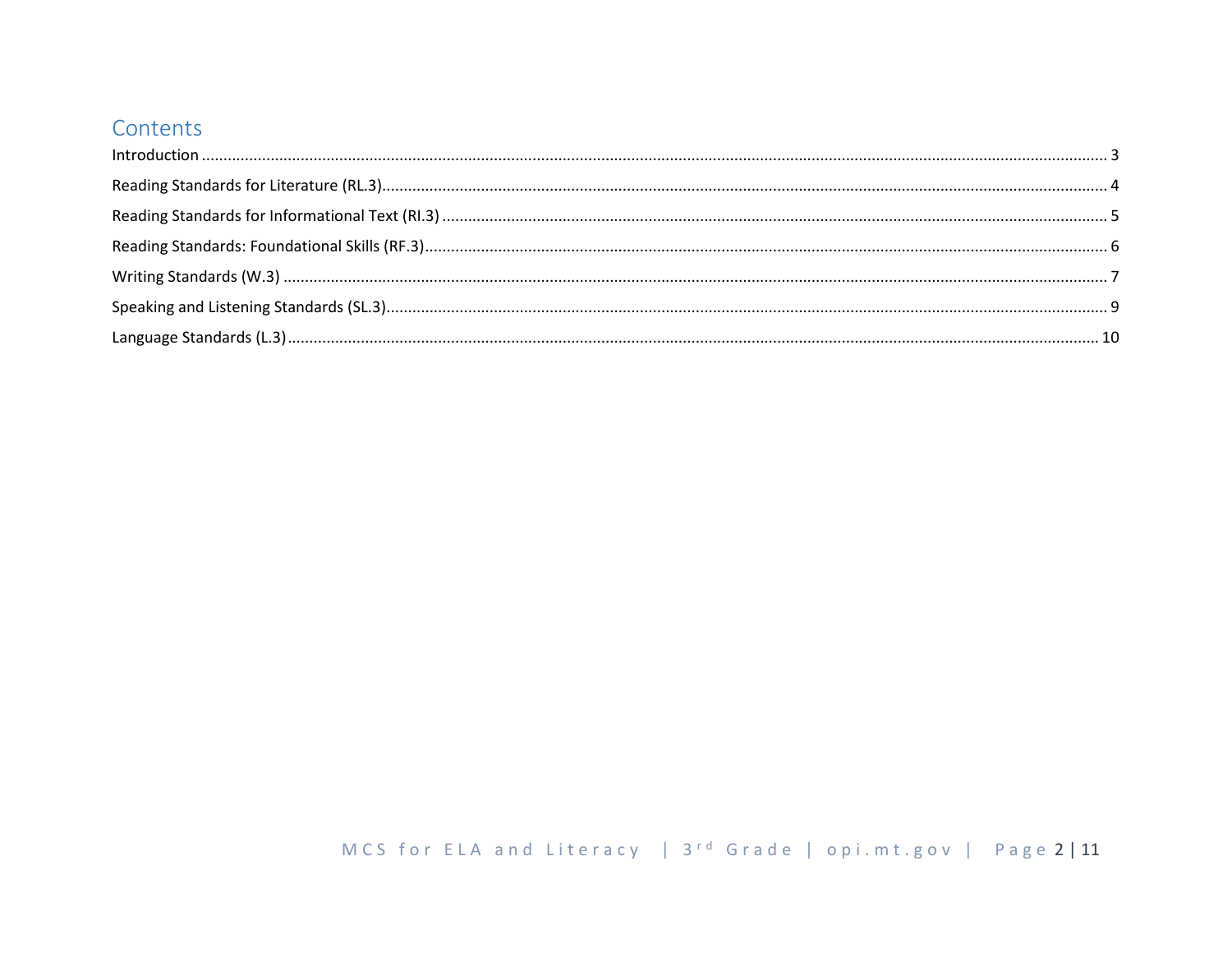# <span id="page-2-0"></span>Introduction

This guide outlines the Montana Content Standards for 3<sup>rd</sup> grade students in English Language Arts. This is a grade-specific look at the standards. A grade-by-grade level progression is available in a separate document, *Montana Content Standards for English Language Arts and Literacy*.

Adopted in November 2011, the standards provide a framework for literacy not only in English Language Arts, but across content areas in history/social studies, science, and technical subjects. Just as students must learn literacy skills and conceptual understandings to be college and career ready, they must be able to read, write, speak, listen, and use language effectively in a variety of content areas. Students who meet the standards develop the skills in reading, writing, speaking, and listening that are the foundation for any creative and purposeful expression in language. This guide provides resources and guidance to educators as they align their curriculum to these standards. These standards reflect the constitutional mandate that all educators must provide instruction including the distinct and unique heritage and contemporary contributions of American Indians in a culturally responsive manner (See [IEFA; MCA 20-1-501 Article](http://www.opi.mt.gov/PDF/IndianEd/Resources/ArticleX_IEFA.pdf) X; resources; and materials).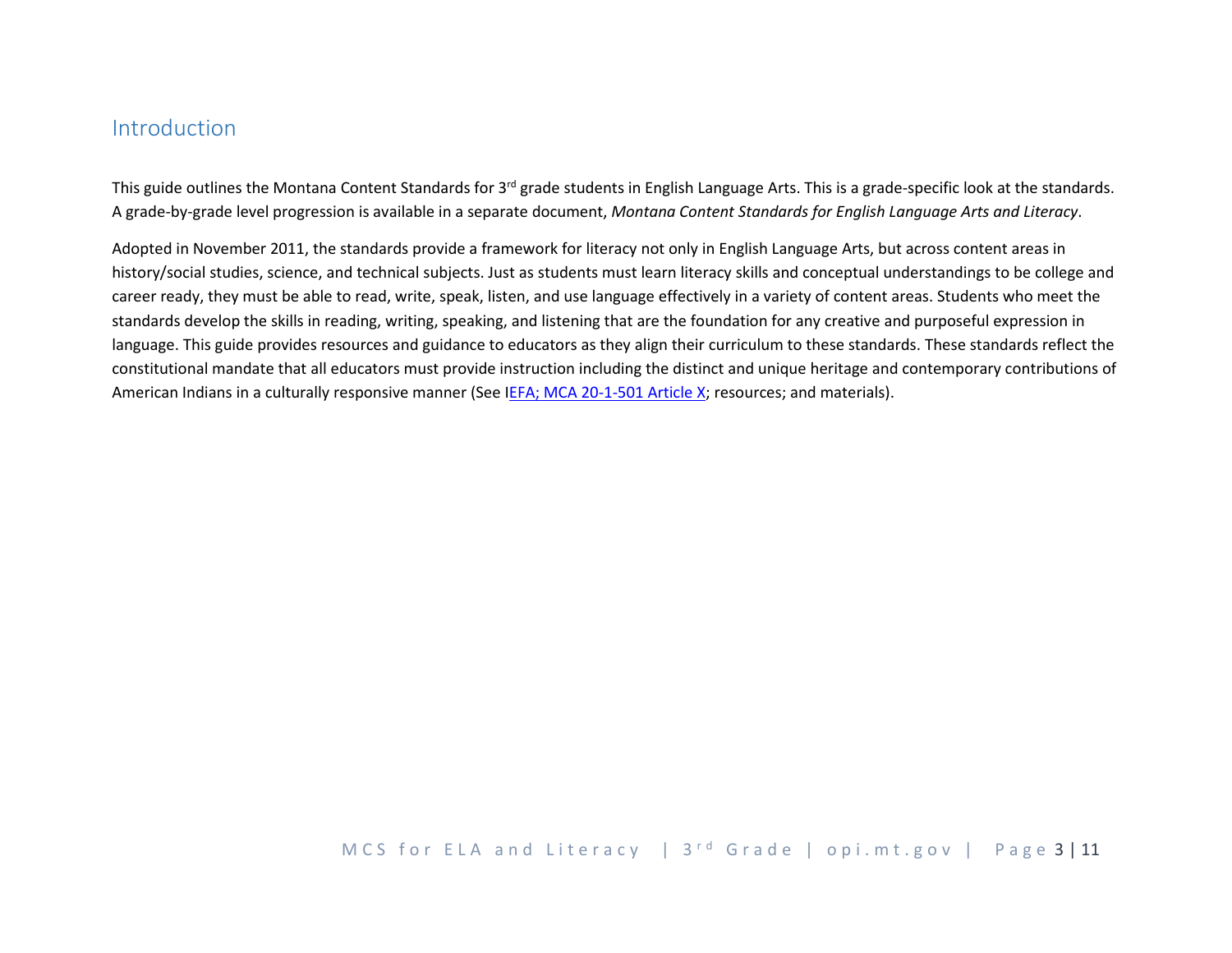# <span id="page-3-0"></span>Reading Standards for Literature (RL.3)

## **Key Ideas and Details**

- RL.3.1 Ask and answer questions to demonstrate understanding of a text, referring explicitly to the text as the basis for the answers.
- RL.3.2 Recount stories, including fables, folktales, and myths from diverse cultures, including those by and about American Indians, determine the central message, lesson, or moral and explain how it is conveyed through key details in the text.
- RL.3.3 Describe characters in a story (e.g., their traits, motivations, or feelings) and explain how their actions contribute to the sequence of events.

## **Craft and Structure**

- RL.3.4 Determine the meaning of words and phrases as they are used in a text, distinguishing literal from non-literal language.
- RL.3.5 Refer to parts of stories, dramas, and poems when writing or speaking about a text, using terms such as chapter, scene, and stanza; describe how each successive part builds on earlier sections.
- RL.3.6 Distinguish their own point of view from that of the narrator or those of the characters and include works by and about American Indians.

#### **Integration of Knowledge and Ideas**

- RL.3.7 Explain how specific aspects of a text's illustrations contribute to what is conveyed by the words in a story (e.g., create mood, emphasize aspects of a character or setting).
- RL.3.8 (Not applicable to literature)
- RL.3.9 Compare and contrast the themes, settings, and plots of stories written by the same author, including American Indian authors, about the same or similar characters (e.g., in books from a series).

#### **Range of Reading and Level of Text Complexity**

RL.3.10 By the end of the year, read and comprehend literature, including stories, dramas, and poetry, at the high end of the grades 2–3 text complexity band independently and proficiently.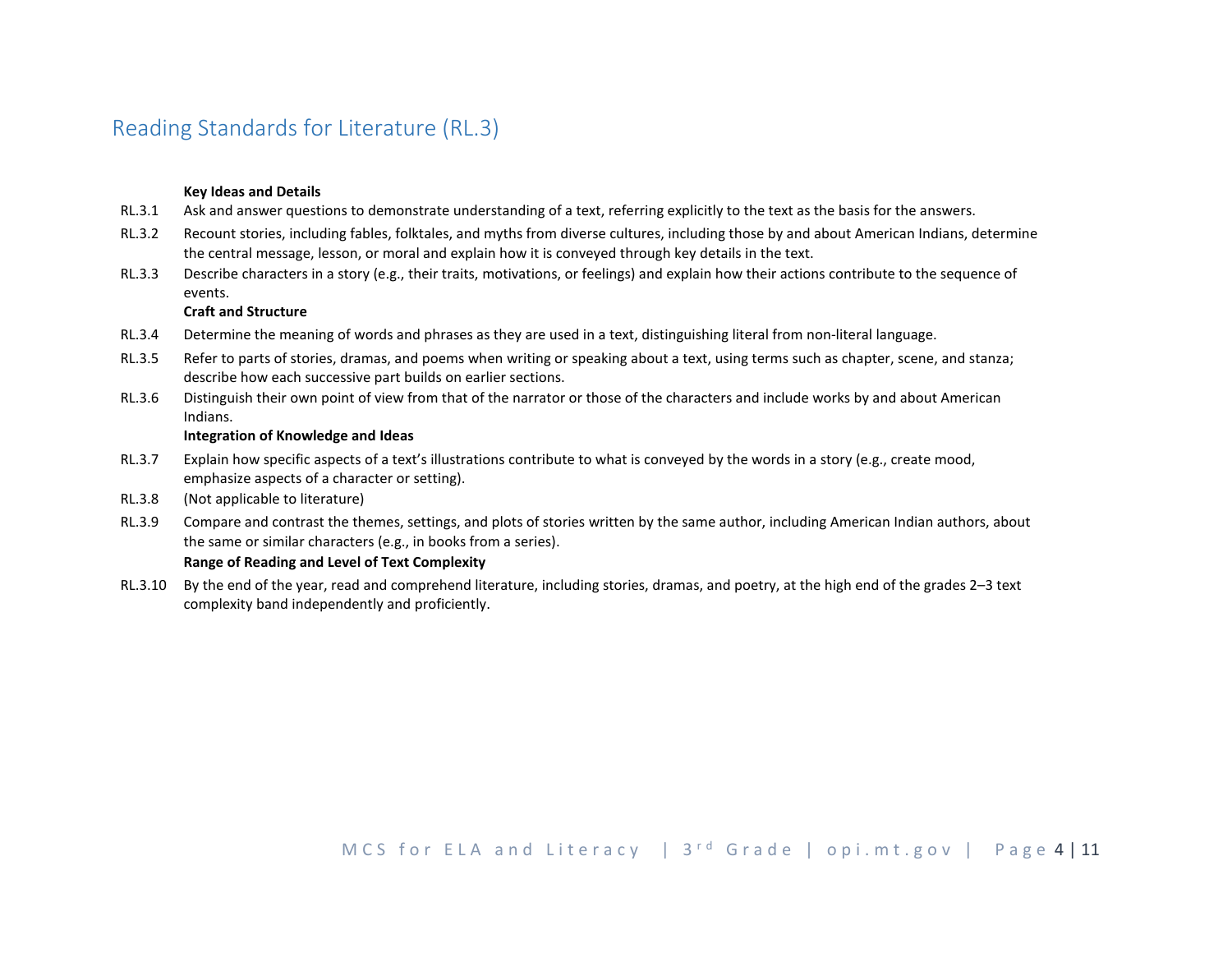# <span id="page-4-0"></span>Reading Standards for Informational Text (RI.3)

#### **Key Ideas and Details**

- RI.3.1 Ask and answer questions to demonstrate understanding of a text, referring explicitly to the text as the basis for the answers.
- RI.3.2 Determine the main idea of a text; recount the key details and explain how they support the main idea.
- RI.3.3 Describe the relationship between a series of historical events, scientific ideas or concepts, or steps in technical procedures in a text, using language that pertains to time, sequence, and cause/effect and include texts by and about American Indians.

### **Craft and Structure**

- RI.3.4 Determine the meaning of general academic and domain-specific words and phrases in a text relevant to a *grade 3 topic or subject area*.
- RI.3.5 Use text features and search tools (e.g., key words, sidebars, hyperlinks) to locate information relevant to a given topic efficiently.
- RI.3.6 Distinguish their own point of view from that of the author of a text.

#### **Integration of Knowledge and Ideas**

- RI.3.7 Use information gained from illustrations (e.g., maps, photographs) and the words in a text to demonstrate understanding of the text (e.g., where, when, why, and how key events occur).
- RI.3.8 Describe the logical connection between particular sentences and paragraphs in a text (e.g., comparison, cause/effect, first/second/third in a sequence).
- RI.3.9 Compare and contrast the most important points and key details presented in two texts on the same topic.

#### **Range of Reading and Level of Text Complexity**

RI.3.10 By the end of the year, read and comprehend informational texts, including history/social studies, science, and technical texts, at the high end of the grades 2–3 text complexity band independently and proficiently.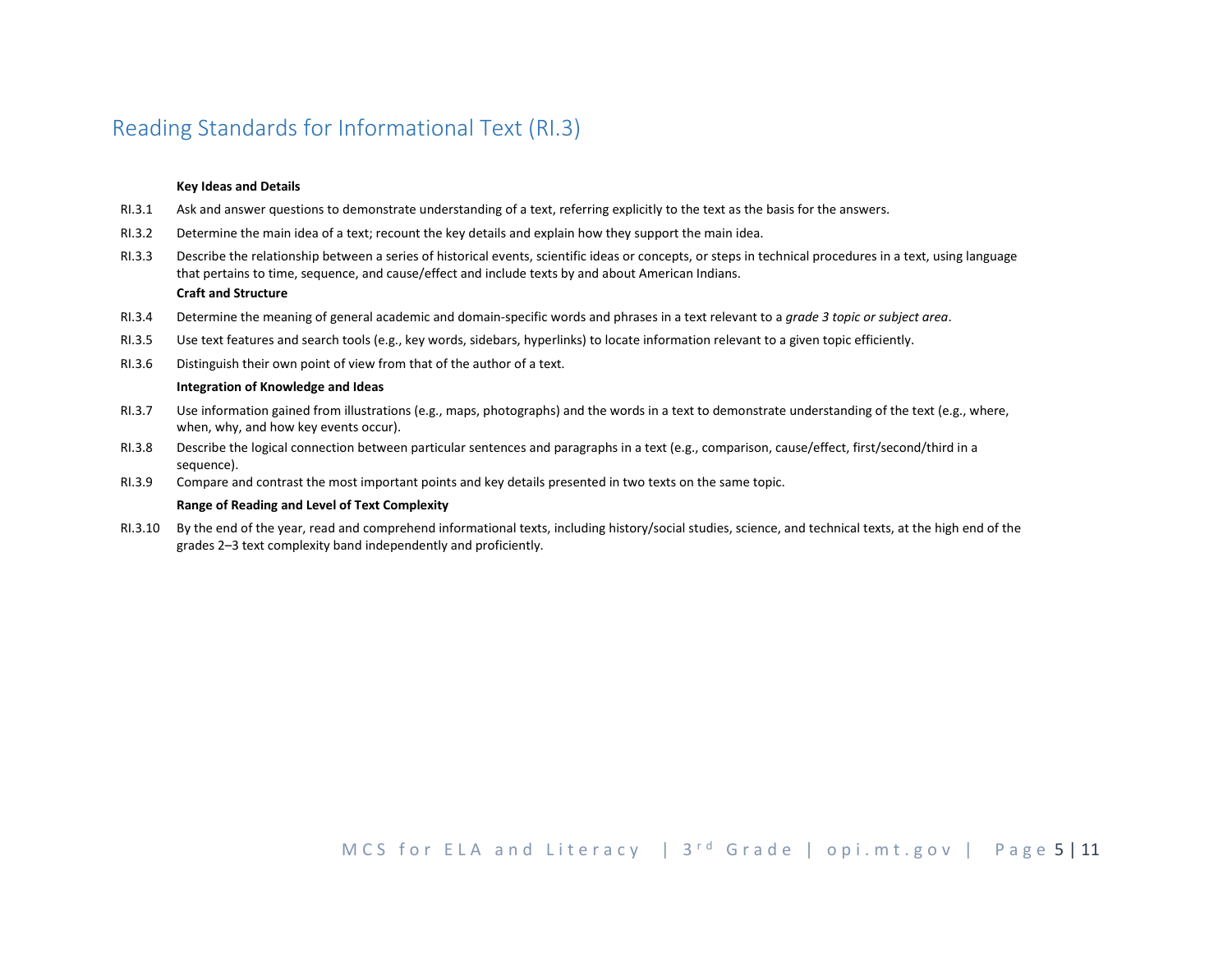# <span id="page-5-0"></span>Reading Standards: Foundational Skills (RF.3)

#### **Phonics and Word Recognition**

- RF.3.3 Know and apply grade-level phonics and word analysis skills in decoding words.
- RF.3.3a Identify and know the meaning of the most common prefixes and derivational suffixes.
- RF.3.3b Decode words with common Latin suffixes.
- RF.3.3c Decode multi-syllable words.
- RF.3.3d Read grade-appropriate irregularly spelled words.

#### **Fluency**

- RF.3.4a Read with sufficient accuracy and fluency to support comprehension.
- RF.3.4b Read on-level text with purpose and understanding.
- RF.3.4c Read on-level prose and poetry orally with accuracy, appropriate rate, and expression on successive readings.
- RF.3.4d Use context to confirm or self-correct word recognition and understanding, rereading as necessary.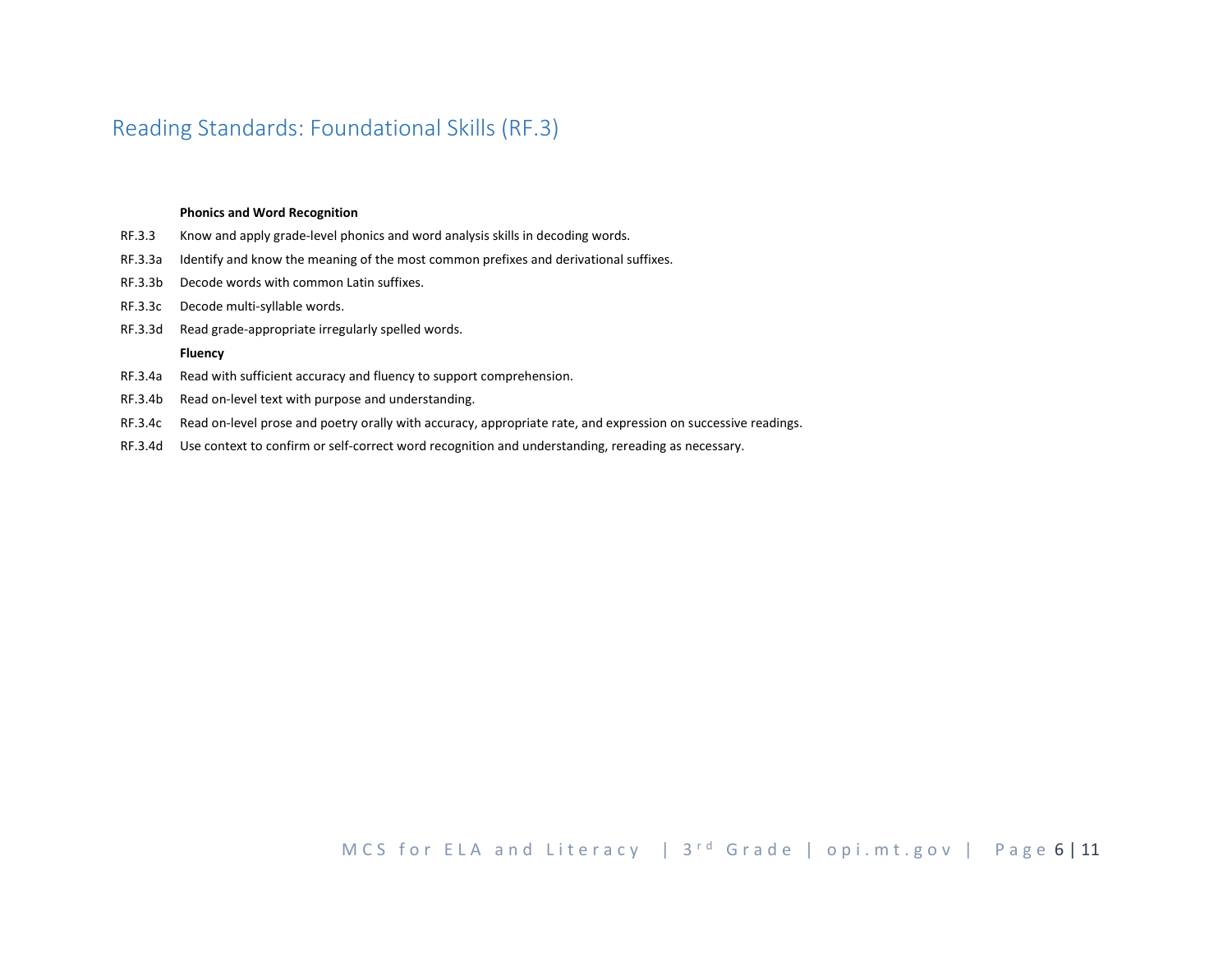# <span id="page-6-0"></span>Writing Standards (W.3)

## **Text Types and Purposes**

- W.3.1 Write opinion pieces on topics or texts, supporting a point of view with reasons.
- W.3.1.a Introduce the topic or text they are writing about, state an opinion, and create an organizational structure that lists reasons.
- W.3.1.b Provide reasons that support the opinion.
- W.3.1.c Use linking words and phrases (e.g., *because*, *therefore*, *since*, *for example*) to connect opinion and reasons.
- W.3.1.d Provide a concluding statement or section.
- W.3.2 Write informative/explanatory texts to examine a topic and convey ideas and information clearly.
- W.3.2.a Introduce a topic and group related information together; include illustrations when useful to aiding comprehension.
- W.3.2.b Develop the topic with facts, definitions, and details.
- W.3.2.c Use linking words and phrases (e.g., *also*, *another*, *and*, *more*, *but*) to connect ideas within categories of information.
- W.3.2.d Provide a concluding statement or section.
- W.3.3 Write narratives to develop real or imagined experiences or events using effective technique, descriptive details, and clear event sequences.
- W.3.3.a Establish a situation and introduce a narrator and/or characters; organize an event sequence that unfolds naturally.
- W.3.3.b Use dialogue and descriptions of actions, thoughts, and feelings to develop experiences and events or show the response of characters to situations.
- W.3.3.c Use temporal words and phrases to signal event order.
- W.3.3.d Provide a sense of closure.

## **Production and Distribution of Writing**

- W.3.4 With guidance and support from adults, produce writing in which the development and organization are appropriate to task and purpose.
- W.3.5 With guidance and support from peers and adults, develop and strengthen writing as needed by planning, revising, and editing.
- W.3.6 With guidance and support from adults, use technology to produce and publish writing (using keyboarding skills) as well as to interact and collaborate with others.

## **Research to Build and Present Knowledge**

- W.3.7 Conduct short research projects that build knowledge about a topic. Include sources by and about American Indians.
- W.3.8 Recall information from experiences or gather information from print and digital sources; take brief notes on sources and sort evidence into provided categories and include sources by and about American Indians.
- W.3.9 Begins at grade 4

**Range of Writing**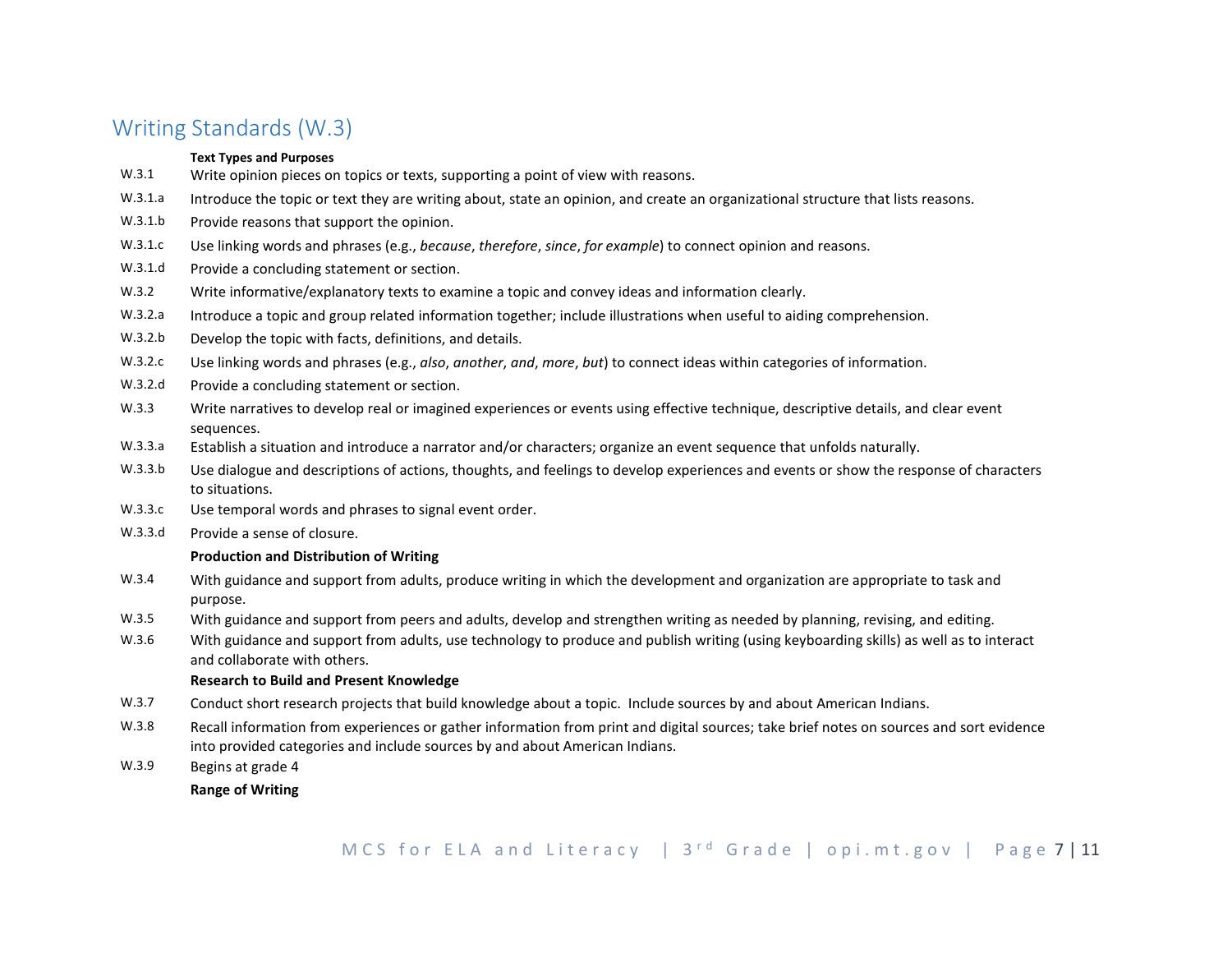W.3.10 Write routinely over extended time frames (time for research, reflection, and revision) and shorter time frames (a single sitting or a day or two) for a range of discipline-specific tasks, purposes, and audiences.

MCS for ELA and Literacy | 3<sup>rd</sup> Grade | opi.mt.gov | Page 8 | 11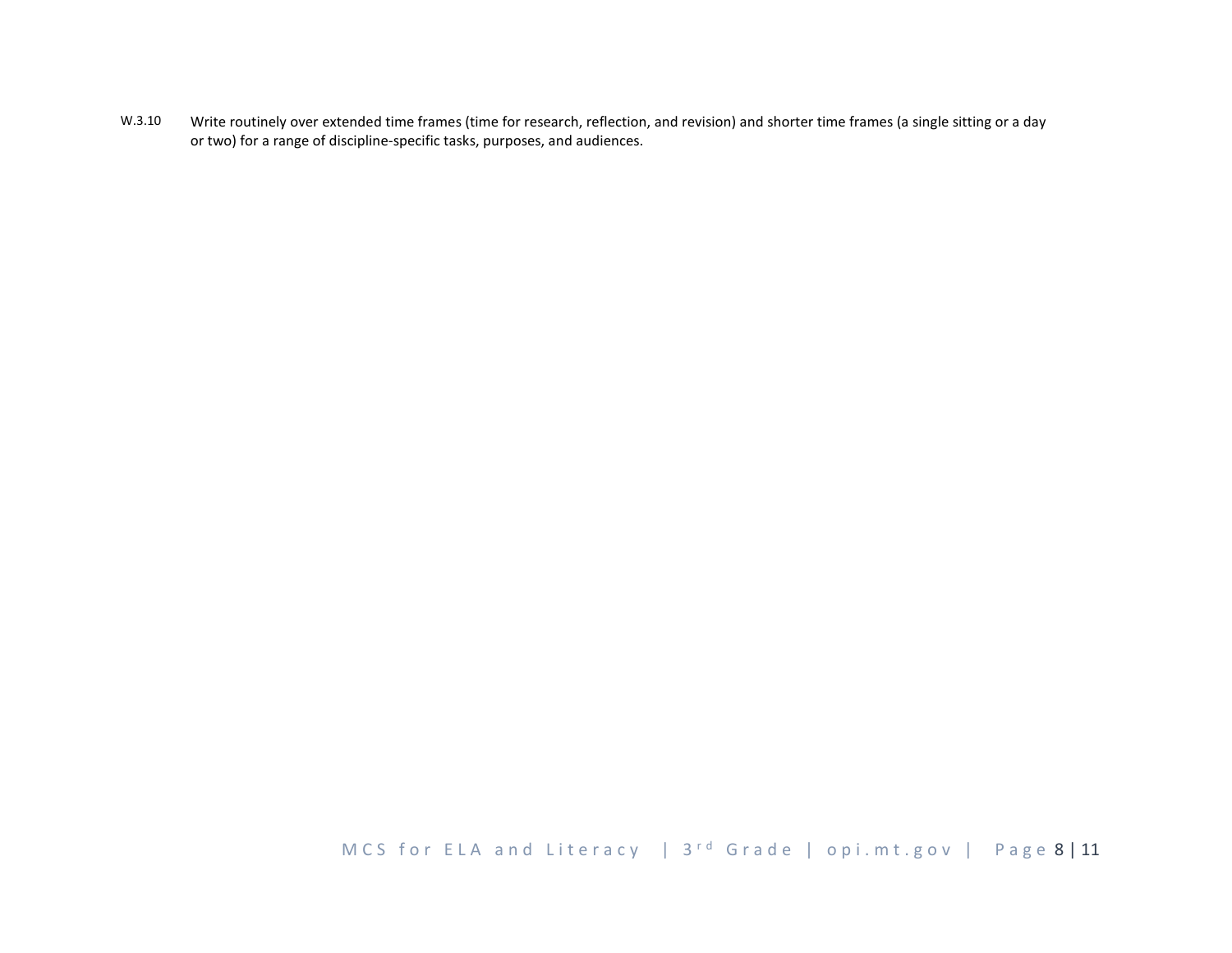# <span id="page-8-0"></span>Speaking and Listening Standards (SL.3)

#### **Comprehension and Collaboration**

- SL.3.1 Engage effectively in a range of collaborative discussions (one-on-one, in groups, and teacher-led) with diverse partners on *grade 3 topics and texts*, building on others' ideas and expressing their own clearly.
- SL.3.1.a Come to discussions prepared, having read or studied required material; explicitly draw on that preparation and other information known about the topic to explore ideas under discussion.
- SL.3.1.b Follow agreed-upon rules for discussions (e.g., gaining the floor in respectful ways, listening to others with care, speaking one at a time about the topics and texts under discussion).
- SL.3.1.c Ask questions to check understanding of information presented, stay on topic, and link their comments to the remarks of others.
- SL.3.1.d Explain their own ideas and understanding in light of the discussion.
- SL.3.2 Determine the main ideas and supporting details of a text read aloud or information presented in diverse media and formats, including visually, quantitatively, and orally.
- SL.3.3 Ask and answer questions about information from a speaker, offering appropriate elaboration and detail.

#### **Presentation of Knowledge and Ideas**

- SL.3.4 Report on a topic or text, tell a story, or recount an experience with appropriate facts and relevant, descriptive details, speaking clearly at an understandable pace and include sources by and about American Indians.
- SL.3.5 Create engaging audio recordings of stories or poems that demonstrate fluid reading at an understandable pace; add visual displays when appropriate to emphasize or enhance certain facts or details.
- SL.3.6 Speak in complete sentences when appropriate to task and situation in order to provide requested detail or clarification. (See grade 3 Language standards 1 and 3 for specific expectations.)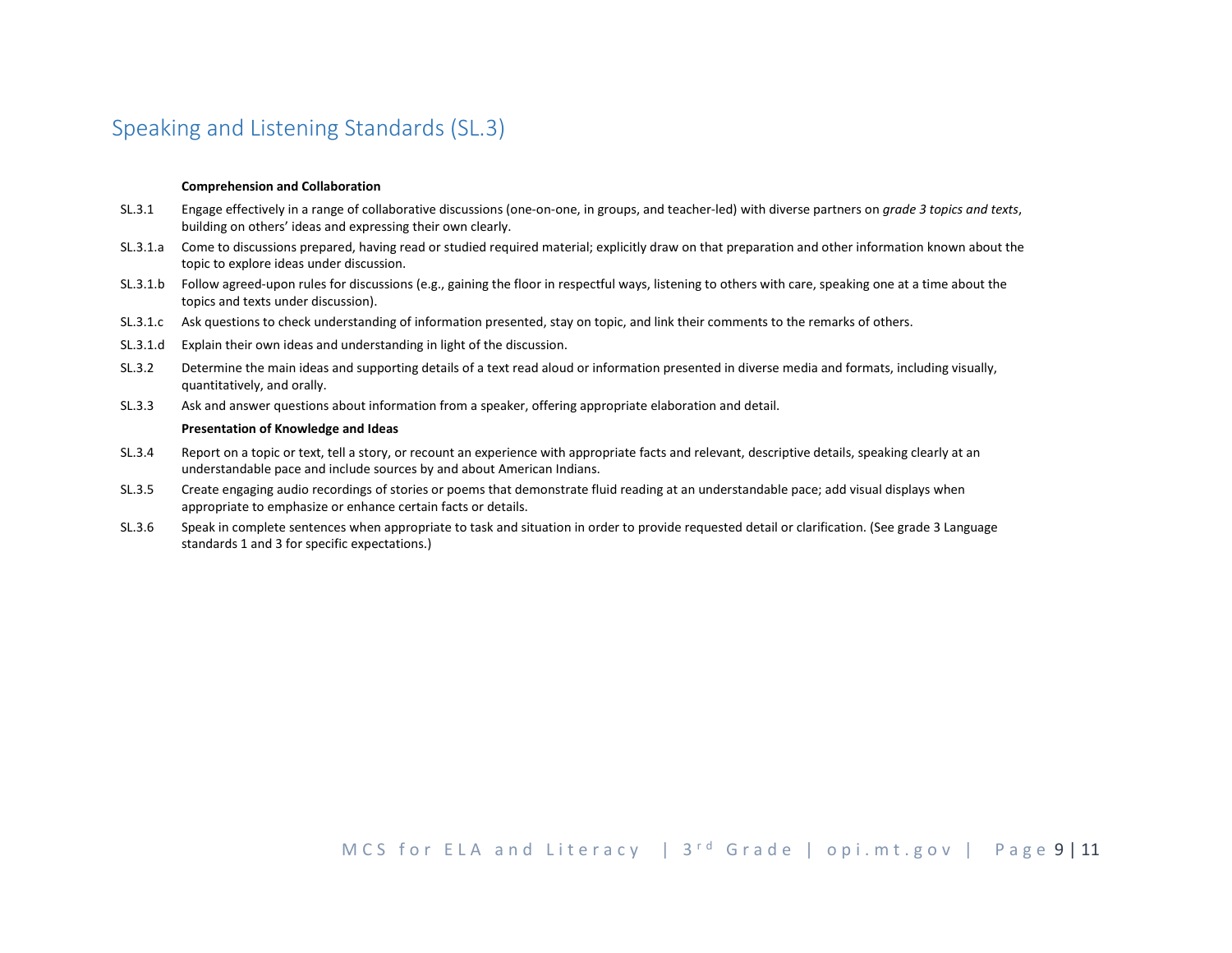# <span id="page-9-0"></span>Language Standards (L.3)

## **Conventions of Standard English**

- L.3.1 Demonstrate command of the conventions of standard English grammar and usage when writing or speaking.
- L.3.1.a Explain the function of nouns, pronouns, verbs, adjectives, and adverbs in general and their functions in particular sentences.
- L.3.1.b Form and use regular and irregular plural nouns.
- L.3.1.c Use abstract nouns (e.g., *childhood*).
- L.3.1.d Form and use regular and irregular verbs.
- L.3.1.e Form and use the simple (e.g., *I walked; I walk; I will walk*) verb tenses.
- L.3.1.f Ensure subject-verb and pronoun-antecedent agreement.\*
- L.3.1.g Form and use comparative and superlative adjectives and adverbs, and choose between them depending on what is to be modified.
- L.3.1.h Use coordinating and subordinating conjunctions.
- L.3.1.i Produce simple, compound, and complex sentences.
- L.3.2 Demonstrate command of the conventions of standard English capitalization, punctuation, and spelling when writing.
- L.3.2.a Capitalize appropriate words in titles.
- L.3.2.b Use commas in addresses.
- L.3.2.c Use commas and quotation marks in dialogue.
- L.3.2.d Form and use possessives.
- L.3.2.e Use conventional spelling for high-frequency and other studied words and for adding suffixes to base words (e.g., *sitting, smiled, cries, happiness*).
- L.3.2.f Use spelling patterns and generalizations (e.g., word families, position-based spellings, syllable patterns, ending rules, meaningful word parts) in writing words.
- L.3.2.g Consult reference materials, including beginning dictionaries, as needed to check and correct spellings.

## **Knowledge of Language**

- L.3.3 Use knowledge of language and its conventions when writing, speaking, reading, or listening.
- L.3.3.a Choose words and phrases for effect.
- L.3.3.b Recognize and observe differences between the conventions of spoken and written standard English.

## **Vocabulary Acquisition and Use**

- L.3.4 Determine or clarify the meaning of unknown and multiple-meaning word and phrases based on *grade 3 reading and content,*  choosing flexibly from a range of strategies.
- L.3.4.a Use sentence-level context as a clue to the meaning of a word or phrase.